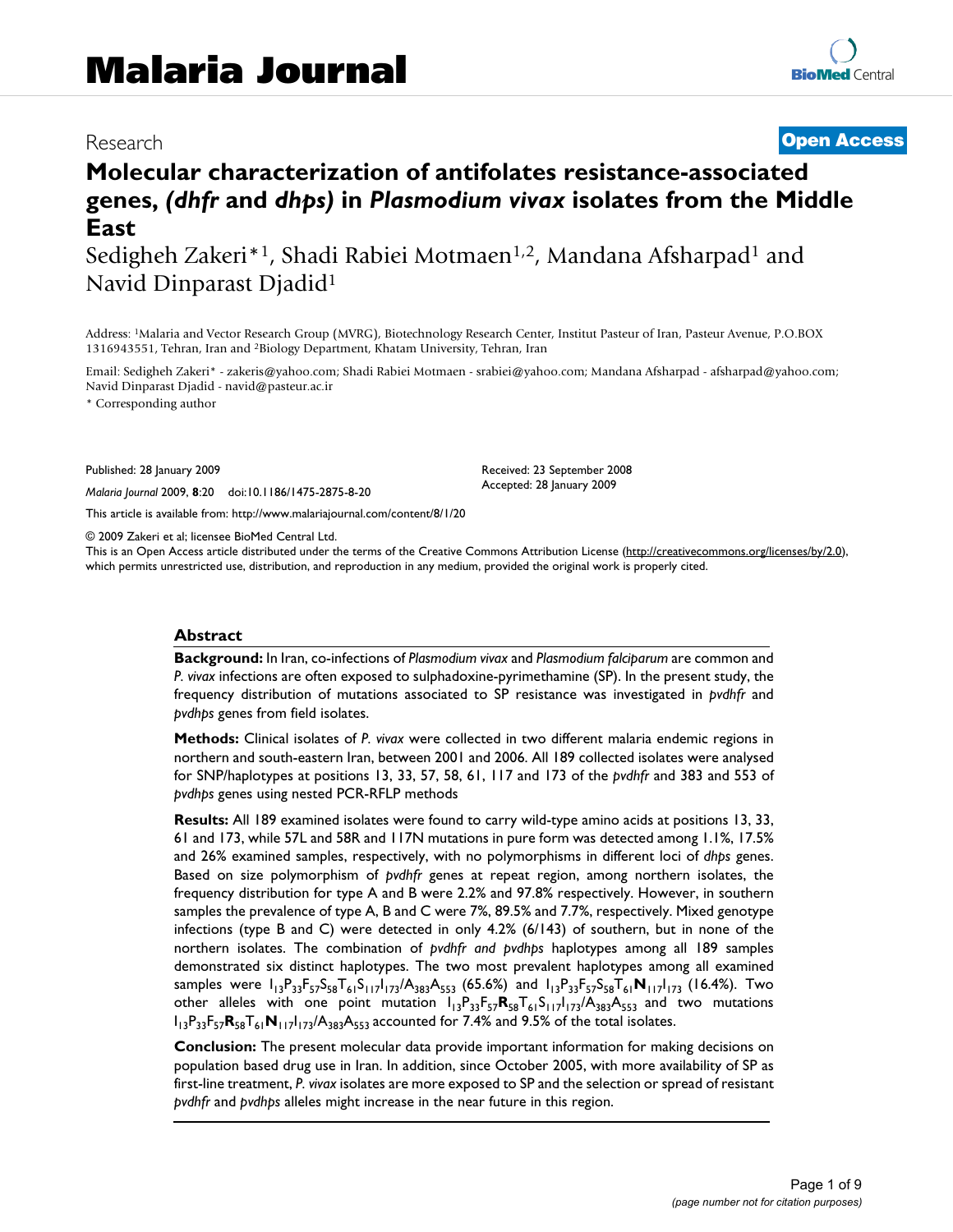### **Background**

*Plasmodium vivax* remains the most widespread malaria parasite in areas outside of Africa [[1](#page-6-0)] and chloroquine (CQ) remains the first-line treatment for vivax malaria in most endemic regions. In recent years, chloroquine-resistant *P. vivax* parasites have been reported in several locations, with high level resistance confirmed in parts of Thailand, Indonesia and New Guinea and in Central America [2-7]. In those countries, where sulfadoxine/ pyrimethamine (SP) has been used extensively, high grade antifolate resistance has also emerged in *P. vivax* populations [8-13].

Unfortunately, resistance develops relatively quickly, when SP is widely used. Molecular and epidemiological studies of both *Plasmodium falciparum* and *P. vivax* have revealed that the dihyrofolate reductase (DHFR) and dihydropteroate synthase (DHFR) enzymes are the therapeutic targets of SP [10-17]. As a result, resistance to SP is determined by specific point mutations in the parasite *dhfr* and *dhps* genes. These mutations cause alterations of key amino acid residues in the active sites of these enzymes, which reduce the affinity of the enzyme for the drug [15,18-25]. Therefore, detection of these mutations in wild isolates has proved valuable in the mapping and monitoring of resistance for guiding malaria control measures.

Vivax infections are not often treated with SP, but *P. vivax* isolates are exposed to SP because mixed infections are common in Asia and South America [26-29] and are often mis-diagnosed. As continuous *in vitro* culture of *P. vivax* remains unavailable, and it is difficult to monitor the susceptibility of *P. vivax* to anti-malarial drugs by *in vitro* tests [30,31], the association between the various *pvdhfr* point mutations and resistance to pyrimethamine relies on epidemiological and clinical investigations. Different studies showed that in areas where there is a long history of extensive SP use, mutant alleles of *pvdhfr* gene are prevalent; however wild type *pvdhfr* has been found more commonly in areas with limited use of SP [10,12,13,17]. So far, 20 non-synonymous mutations have been described in *pvdhfr*, [31] and different studies of *P. vivax* parasites in different malaria endemic areas, such as Thailand and India, showed that mutations at *pvdhfr* codons 57, 58, 61, 117 and 173, [13,32] were found to be involved in clinical antifolate resistance [12,31]. Five mutations have already been identified in *pvdhps* gene, at codons 382, 383, 512, 553, and 585.

Iran is located in the Middle East and, in this region, *P. vivax* is the most prevalent malaria parasite species, responsible for 80 to 90% of malaria cases. The disease is endemic in the south-east bordering with Pakistan and Afghanistan, but it re-emerged in the north of the country after a 20-year interruption of transmission [33]. In Iran, CQ has been used as the first line anti-malarial treatment and SP was used as second-line treatment [34] for uncomplicated *P. falciparum* infection. Furthermore, while *in vitro* studies have reported SP resistance since 1993 [35,36], *in vivo* resistance of *P. falciparum* to SP is not yet common in these areas. With the spread of chloroquine resistance in *P. falciparum*, the Center for Diseases Management and Control (CDMC), decided in 2005 to revise its treatment policy and SP in combination with CQ has been recommended as the first-line anti-malarial treatment, with artemether-lumefantrine (Co-Artem®), as second-line [34]. Although SP may remain the treatment of choice for uncomplicated malaria, the high rates of treatment failures with CQ [34] and, therefore, inadequate efficacy of treatment with the SP/CQ combination, the CDMC decided in 2007 to revise its treatment policy again and SP/CQ was replaced with SP/artemisinin as the first-line recommendation for falciparum malaria. CQ remains the first choice for treatment of *P. vivax* monoinfections and resistance to either CQ or SP has not yet been recorded in Iran. In addition, in this area *P. vivax* coexists with *P. falciparum* [26] but the correct diagnosis of mixed infections is not easy based on microscopic examination of blood films, and the clinical symptoms caused by the two species cannot be differentiated. As a result, *P. vivax* may often be treated with SP because of mixed infections and inaccurate diagnosis.

The *pvdhfr* and *pvdhps* genotype might be associated with treatment failure in individual vivax malaria patients, and while data on the genotypes of these two genes are available from Thailand, the Indian subcontinent and the Indonesian archipelago, such data are lacking in many regions, most notably Central and South America and the Middle East, with only a few isolates from those regions having been assessed for mutations in *dhfr*.

#### **Methods**

#### *Study sites and* **P. vivax** *clinical isolates*

In this study, 189 *P. vivax* clinical isolates were collected between March 2001 and March 2006, from *P. vivax*infected patients, aged from one to > 60 years, living either in the tropical south-eastern region (Chabahar district in Sistan and Baluchistan) ( $n = 143$ ), or in area of resurgent malaria (Pars Abad in Ardebil province) in the temperate northern endemic area ( $n = 46$ ). The most prevalent parasite species in the temperate northern region is *P. vivax*, with *Anopheles maculipennis* and *Anopheles sacharovi* as the main vectors, and *Anopheles superpictus* and *Anopheles hyrcanus* as the secondary vectors. In the south-eastern region, transmission is year-round with two peaks, the first in May to August with *P. vivax* as the predominant species and the second peak from October to November when both *P. falciparum* and *P. vivax* infections are equally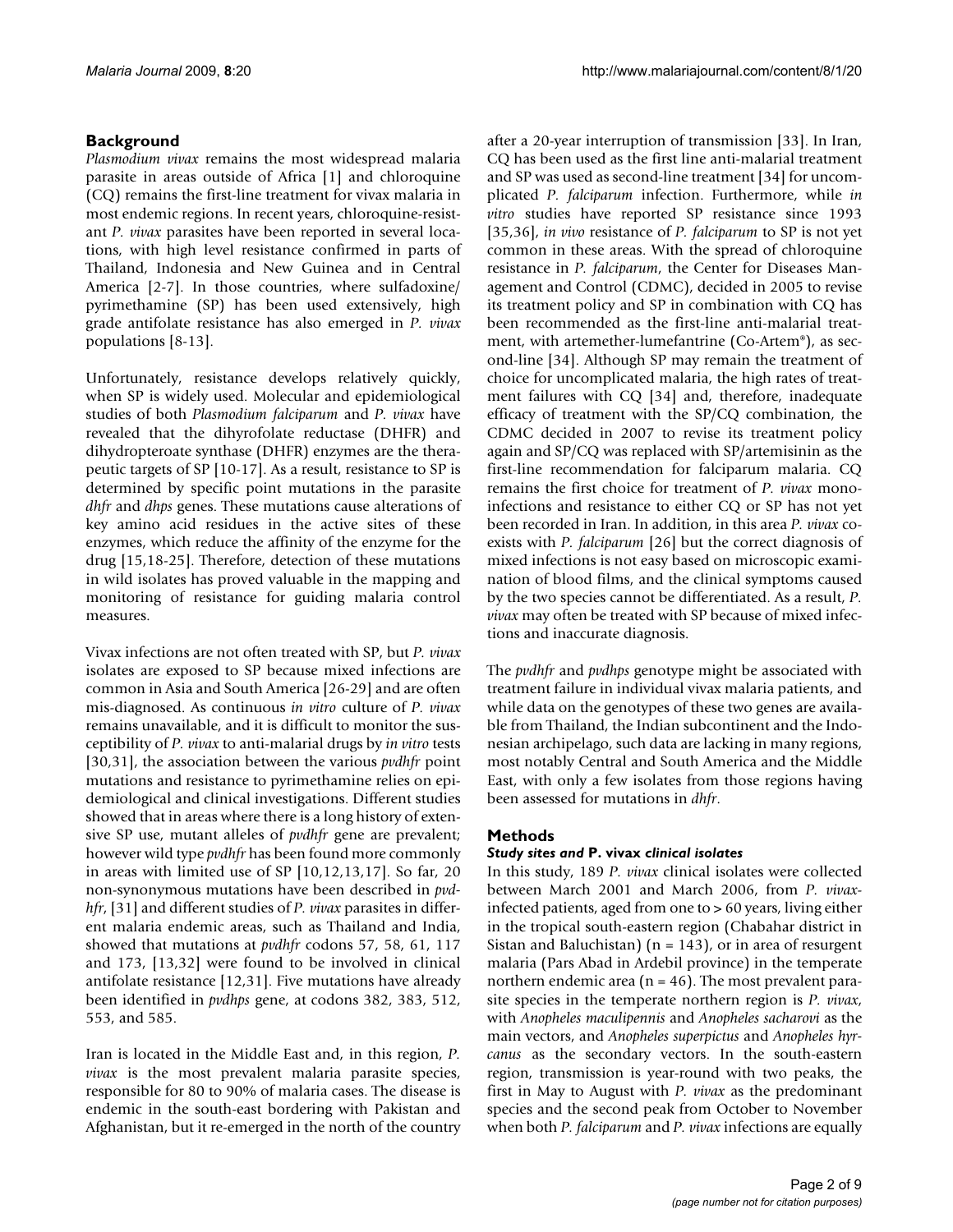recorded. The main mosquito vectors in the south-eastern region are *Anopheles stephensi*, *Anopheles culicifacies*, *Anopheles fluviatilis* and *Anopheles pulcherrimus*.

All subjects had slide and PCR-proven infection by *P. vivax*. None of the subjects received SP therapy and infections were treated with chloroquine. In both study areas the patients have access to anti-malarial drugs through local health centers.

Informed consent was obtained from patients or parents of patients before inclusion in the study. The study was reviewed by, and received Ethical Clearance from Institut Pasteur of Iran. Blood samples were collected in tubes containing EDTA, stored at 4°C and then transported to the main laboratory in Tehran.

#### *Parasite genomic DNA extraction*

Parasite DNA was extracted from 250 μl infected whole blood by phenol/phenol-chloroform extraction and ethanol precipitation as described previously [37]. The DNA was dissolved in 30 μl TE buffer (10 mM Tris-HCL pH 8.0, 0.1 mM EDTA). For the detection of point mutations at residues 13, 33, 57, 58, 61, 117 and 173, the previously described PCR-RFLP protocols were used with some modifications [12,13,38].

#### *Primary amplification of* **pvdhfr**

In the first reaction, the entire *P. vivax dhfr-ts* gene was amplified by the primers VDT-OF: ATGGAGGACCTTTCA-GATGTATTTGACATT and VDT-OR: GGCGGCCATCTC-CATGGTTATTTTATCGTG [13]. The cycling conditions for the nest-1 reaction was as follows: 95°C for 5 min, 25 cycles of 64°C for 2 min, 72°C for 2 min, 94°C for 1 min followed by 64°C for 2 min and 72°C for 15 min.

#### *PCR amplification of positions 13, 33, 58, and 61*

One μl product of the first reaction was then used in second round of amplification using the following primers for positions 13, 33, 58, and 61:

#### VDFN13F: GACCTTTCAGATGTATTTGACATTTACGGC

## VDFN13R: GGTACCTCTCCCTCTTCCACTTTAGCTTCT

The cycling conditions for the nest-2 reaction was as follows: 95°C for 5 min, 25 cycles of 66°C for 2 min, 72°C for 2 min, 94°C for 1 min followed by 66°C for 2 min and 72°C for 15 min.

#### *RFLP*

To detect mutation at position 13L, 10 μl of the PCR products were digested with 10 U *HaeIII* enzyme (Roche, Germany) for 1 h at 37°C in a total volume of 20 μl (232 bp = 32 bp + 200 bp). To detect mutations at residue P33L and S58R, 10 μl of the PCR products were digested with 10 U *Cfr42I (SacII)* (Fermentase, Vilnius, Lithuania) and *AluI* (Roche, Germany) for 4 h at 37°C in a total volume of 20  $\mu$ l (232 bp = 94 bp + 138 bp for P33 and 232 bp = 25 bp + 207 bp for 58R, 232 bp = 25 bp+40 bp+167 bp for wild type S58), respectively. Mutation at residue 61 M was detected by digestion of 10 μl of the PCR products with 10 U *Tsp45I* (New England Biolab, Beverly, MA, USA) for 4 h at  $37^{\circ}$ C in a total volume of 20 μl (232 bp =  $32 bp + 200 bp$ .

#### *PCR amplification of positions 57 and 173*

The product of first reaction was also amplified with oligonucleotide pair:

#### VDT-OF: ATGGAGGACCTTTCAGATGTATTTGACATT

#### VDFNR: TCACACGGGTAGGCGCCGTTGATCCTCGTG

to amplify positions 57 and 173. The cycling conditions for the nest-2 reaction was as follows: 95°C for 5 min, 25 cycles of 66°C for 2 min, 72°C for 2 min, 94°C for 1 min followed by 66°C for 2 min and 72°C for 15 min. It should be noted that because of presence of repeat regions that amplify the above-mentioned primers, there are size variations among the amplified PCR products, which affect the size of digested products. In the present study, the size of the digested PCR products, which is reported in the following RFLP section, is based on *pvdhfr* Accession no: X98123.

#### *RFLP*

To detect mutation at residue F57, 10 μl of the PCR products were digested with 10 U *XmnI:* (New England Biolab, Beverly, MA, USA) for 4 h at 37°C in a total volume of 20 μl (608 bp = 166 bp + 442 bp). Mutation at residue I173L was detected by digestion of 10 μl of the PCR products with 10 U *Eco130I (StyI)* (Fermentase, Vilnius, Lithuania) for 4 h at 37°C in a total volume of 20 μl (wild type I173: 608 bp = 136 bp + 472 bp and mutant type 173L: 608 bp  $= 73 bp + 97 bp + 438 bp$ .

#### *PCR amplification of positions 57 and 117*

One μl product of first reaction was also amplified with primers:

VDNF57:CATGGAAATGCAACTCCGTCGATATGATGT

#### VDF-NR:TCACACGGGTAGGCGCCGTTGATCCTCGTG

The cycling conditions for the this reaction was 95°C for 5 min, 25 cycles of 66°C for 2 min, 72°C for 2 min, 94°C for 1 min followed by 66°C for 2 min and 72°C for 15 min.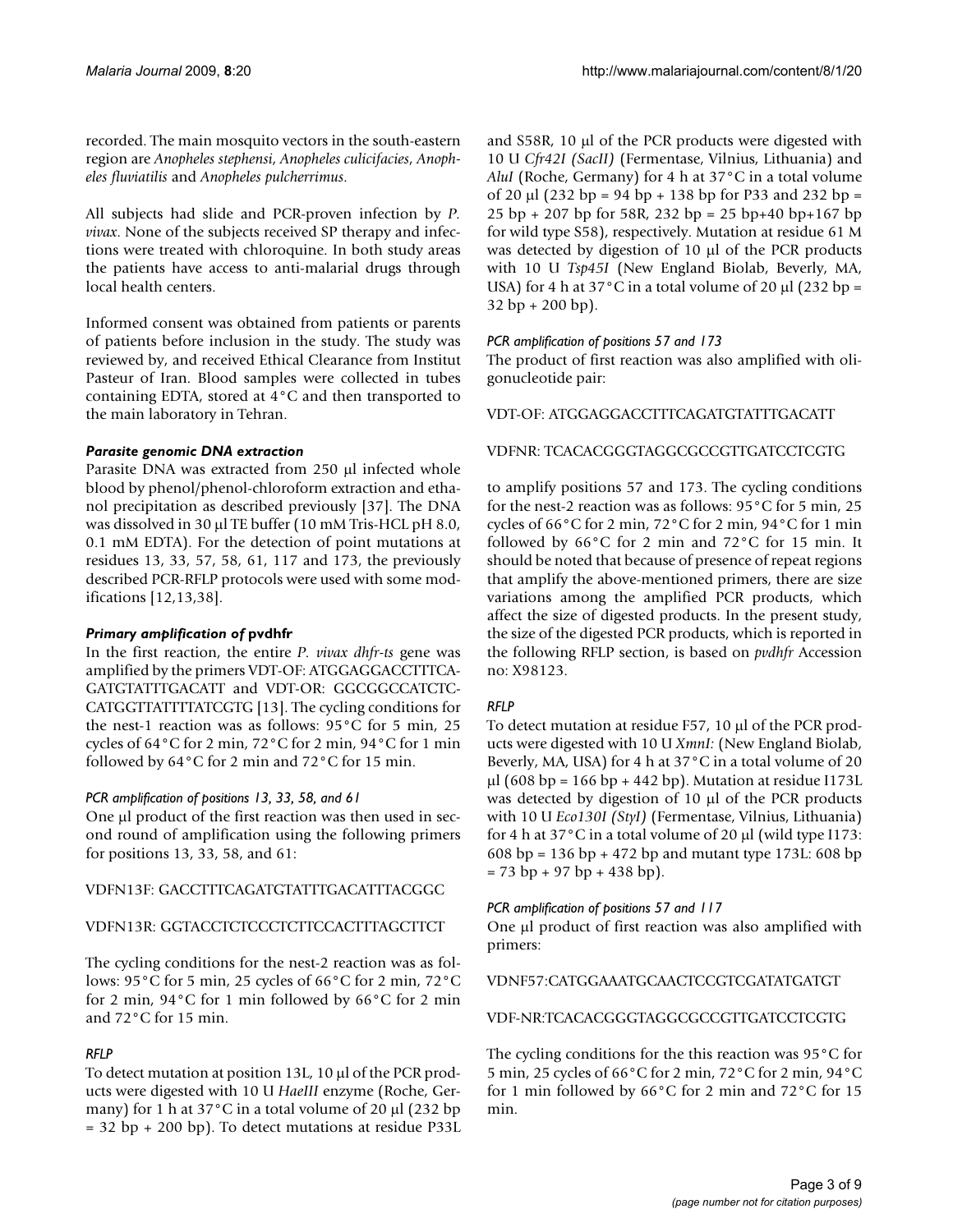#### *RFLP*

To detect mutation at residue 57I, 10 μl of the PCR products were digested with 10 U BsrGI (New England Biolab, Beverly, MA, USA) for 4 h at 37°C in a total volume of 20 μl (472 bp = 28 bp + 444 bp). To detect mutation at residue S117N/T, 10 μl of the PCR products (472 bp) were digested with 10 U *PvuII* (New England Biolab, Beverly, MA, USA) (S117, 214 bp + 258 bp), for 4 h at 37°C and *BsrI* (New England Biolab, Beverly, MA, USA (117N, 219 bp + 253 bp), *BstNI* (New England Biolab, Beverly, MA, USA) (117T, 215 bp + 257 bp) for 1 h at 65°C in a total volume of 20 μl. All amplifications were carried out in a final volume of 25 μl, which included 1 μl of template from either genomic DNA or the primary reaction. The primers were used at a final concentration of 250 nM and the reaction mixture contained 10 mM Tris-HCL (pH 8.3), 50 mM KCl, 2 mM MgCl $_2$ , each of the four deoxynucleotide triphosphates at a concentration of 125 μM, and 0.2 U of Taq polymerase (Invitrogen, Carlsbad, CA). The DNA fragments obtained following PCR amplification or RFLP analysis were electrophoresed on 2.5% (Invitrogen, Carlsbad, CA) and 3% Metaphor (Invitrogen, Carlsbad, CA) agarose gels, respectively. All digested products of RFLP were subjected to electrophoresis on 3% MetaPhor agarose gels.

#### *Analysis of* pvdhfr *gene at repeat region*

This region was amplified using 1 μl of primary reaction with primers:

#### VDFN2F: CGGTGACGACCTACGTGGATGAGTCAAAGT

VDFN2R: TAGCGTCTTGGAAAGCACGACGTTGATTCT as described previously [12]. The cycling conditions for the this reaction was 95°C for 5 min, 25 cycles of 66°C for 2 min, 72°C for 2 min, 94°C for 1 min followed by 66°C for 2 min and 72°C for 15 min. The DNA fragments obtained following PCR amplification were analysed following electrophoresis on 3% Metaphor agarose gels.

#### *Amplification of* **pvdhps**

The *pvdhps* gene was amplified from genomic DNA by nested PCR. The primers used in the first and second round PCRs were described previously [38]. In the first reaction *pvdhps* was amplified with primers:

VDHPS-OF: ATTCCAGAGTATAAGCACAGCACATTTGAG

VDHPS-OR: CTAAGGTTGATGTATCCTTGTGAGCACATC

The second amplification was performed with the primers for detection of 383 mutation:

VDHPS-NF: AATGGCAAGTGATGGGGCGAGCGT-GATTGA

GGCCGCGCCACC

VDHPS-NR: CAGTCTGCACTCCCCGAT-

for detection of the 553 mutations the oligonuclotide primers

VDHPS-553OF: TTCTCTTTGATGTCGGCCTGGGGTT-**GGCCA** 

VDHPS-NR: CAGTCTGCACTCCCCGATGGCCGCGCCA CC were used.

The cycling conditions for the nest-1 PCR reaction was as follows: 95°C for 5 min, 25 cycles of 58°C for 2 min, 72°C for 2 min, 94°C for 1 min followed by 58°C for 2 min and 72°C for 15 min and for nest-2 PCR was: 95°C for 5 min, 25 cycles of 50°C for 2 min, 72°C for 2 min, 94°C for 1 min followed by 50°C (for VDHPS-553OF and VDHPS-NR 50°C) for 2 min and 72°C for 15 min.

#### *RFLP*

To detect mutation at residue A383G, 10 μl of the PCR products were digested with 10 U *MspI (HpaII)* (Fermentase, Vilnius, Lithuania) (mutant 383G, 703 bp = 48 bp + 655 bp) and *MscI* (New England Biolab, Beverly, MA, USA) (wild A553, 170 bp = 27 bp + 143 bp) for 4 h at 37°C in a total volume of 20 μl.

#### **Results**

#### *Distribution of mutations in* **pvdhfr** *and* **pvdhps**

All 189 isolates from north and south were analysed for SNP/haplotypes at positions 13, 33, 57, 58, 61, 117 and 173 of the *pvdhfr* and 383 and 553 of *pvdhps* genes using PCR-RFLP methods [12,13,38]. In *pvdhfr*, polymorphisms at positions 57L, 58R and 117N have been found in 1.4%, 21.7% and 30% of southern isolates, respectively (Table 1). Among northern isolates mutations at 58R and 117N were found in 4.4% and 13% of the studied isolates, respectively (Table 1).

In total, all 189 examined isolates were found to carry wild-type amino acids at positions 13, 33, 61 and 173, while 57L and 58R and 117N mutations in pure form was detected among 1.1%, 17.5% and 26% examined samples, respectively (Table 1). In the case of *pvdhps* gene, polymorphisms in different loci of *dhps* (A383G and A553G) were investigated and no mutations were detected at all in the examined samples.

#### *Size polymorphism of* **pvdhfr** *at repeat region*

In this investigation all three types A, B and C  $[12]$  were found among southern isolates, but only types A and B were detected among northern isolates. The frequency distribution for type A and B were  $2.2\%$  (1/46) and  $97.8\%$ (45/46) among northern isolates, respectively. However,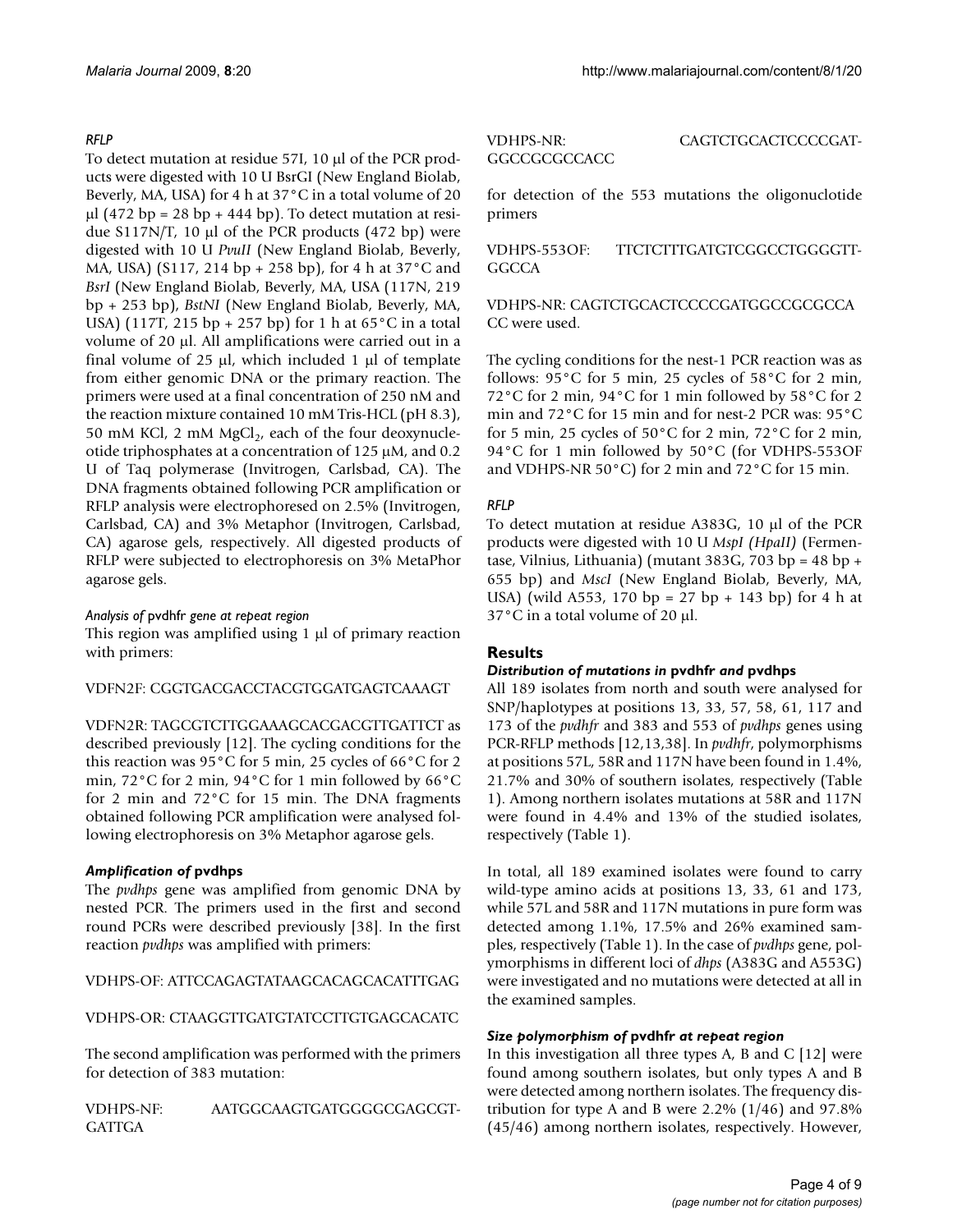| Pvdhps                   |                         | pvdhfr         |             |               |             |                |                |                |                           |                          |                           |
|--------------------------|-------------------------|----------------|-------------|---------------|-------------|----------------|----------------|----------------|---------------------------|--------------------------|---------------------------|
| A383G                    | A553G                   | 113L           | <b>P33L</b> | <b>F571/L</b> | <b>S58R</b> | T61M           | <b>SI17T/N</b> | 1173L          | South $(\%)$<br>$n = 143$ | North $(\%)$<br>$n = 46$ | Total $(\%)$<br>$n = 189$ |
| A                        | $\overline{\mathsf{A}}$ | $\mathbf{I}$   | P           | F.            | S           | T.             | S              | Ι.             | 85 (59.4%)                | 39 (84.8%)               | 124(65.6%)                |
| A                        | A                       | $\mathbf{I}$   | P           | F.            | S           | T.             | N              | $\mathbf{L}$   | 26 (18.2%)                | 5(10.8%)                 | 31(16.4%)                 |
| A                        | A                       | $\mathbf{I}$   | P           | - F           | R           | T              | S              | J.             | 13(9.1%)                  | 1(2.2%)                  | 14(7.4%)                  |
| A                        | A                       | $\mathbf{I}$   | P           | F.            | $\mathbf R$ | T.             | N              | $\perp$        | 17(11.9%)                 | 1(2.2%)                  | 18(9.6%)                  |
| A                        | A                       | $\mathbf{I}$   | P           | $\mathbf{L}$  | S           | T.             | S              | Ι.             | (0.7%)                    | $\overline{\phantom{a}}$ | (0.5%)                    |
| A                        | $\mathsf{A}$            | $\mathbf{I}$   | P           | $\mathbf{L}$  | R           | T.             | s              | Ι.             | (0.7%)                    | $\blacksquare$           | (0.5%)                    |
| $\overline{\phantom{a}}$ | $\blacksquare$          | $\blacksquare$ | $\sim$      | $L = 1.1%$    | $R = 17.5%$ | $\blacksquare$ | $N = 26%$      | $\blacksquare$ |                           |                          |                           |

Table 1: The frequency distribution of SNPs combinations of *pvdhfr* and *pvdhps* alleles associated with sulphadoxine/pyrimethamine in *Plasmodium vivax* **isolates from north and southeastern, Iran**

for southern samples the prevalence of the type A, B and C were 7%, 89.5% and 7.7%, respectively. Mixed genotype infections (type B and C) were detected in only 4.2% (6/143) of southern, but not in northern isolates.

#### *Distribution of* **pvdhfr** *and* **pvdhps** *haplotypes in Iran*

The combination of *pvdhfr and pvdhps* haplotypes among all 189 samples in this study demonstrated six distinct haplotypes (Figure 1). The two most prevalent haplotypes among all examined samples were  $I_{13}P_{33}F_{57}S_{58}T_{61}S_{117}I_{173}$ A<sub>383</sub>A<sub>553</sub> (65.6%) and I<sub>13</sub>P<sub>33</sub>F<sub>57</sub>S<sub>58</sub>T<sub>61</sub>N<sub>117</sub>I<sub>173</sub>/A<sub>383</sub>A<sub>553</sub> (16.4%). Two other alleles with one point mutation at position  $I_{13}P_{33}F_{57}R_{58}T_{61}S_{117}I_{173}/A_{383}A_{553}$  and two mutations at position 58R and 117N  $(I_{13}P_{33}F_{57}R_{58}T_{61}N_{117}I_{173}$  $A_{383}A_{553}$ ) accounted for 7.4% and 9.5% of the total isolates. This double mutant haplotype was the most frequently mutated haplotype observed among Iranian samples. Regarding these nine SNPs in *pvdhfr* and *pvdhps* genes, significant increasing in the prevalence of double mutated haplotypes  $(I_{13}P_{33}F_{57}R_{58}T_{61}N_{117}I_{173}/A_{383}A_{553})$ was observed in collected samples in year 2006 compare to 2001 ( $P > 0.005$ ) (Table 2). In addition, the majority of isolates from north and also south were wild haplotype and I<sub>13</sub>P<sub>33</sub>L<sub>57</sub>R<sub>58</sub>T<sub>61</sub>S<sub>117</sub>I<sub>173</sub>/A<sub>383</sub>A<sub>553</sub> (0.7%) mutant haplotype was only detected among southern but northern isolates (Table 1).

#### **Discussion**

In regions where *P. falciparum* and *P. vivax* co-exist, it is crucial to identify effective treatment regimens that work against both parasite species. In malaria-endemic areas co-infection of *P. vivax* and *P. falciparum* is common and the long history of SP use has exposed *P. vivax* to this drug for decades. In the present study, the SP resistance-associated genes, *pvdhfr* and *pvdhps*, were analysed in samples collected (prior to introduction of SP as first-line antimalarial), from re-emerged area in north and endemic region in south where both CQ and SP (in combination with primaquine) were used for treatment. In the south, although CQ still remains effective against *P. vivax* infection, the *in vivo* work in 2005 [39] showed that parasite clearance time increased compared to 2001 in Sistan and Baluchistan province, indicating that this could be an early sign of reduced susceptibility of the parasites to CQ. Therefore, effective alternative drug against *P. vivax* resistance to CQ might be needed. In this investigation, four and six distinct haplotypes of *pvdhfr* and only wildtype of *pvdhps* were detected among northern and southern isolates, respectively. The double mutant  $I_{13}P_{33}F_{57}R_{58}T_{61}N_{117}I_{173}/A_{383}A_{553}$  was the second frequent haplotype in our examined isolates. This is the first time that mutations at associated genes to SP resistance have been described in a large number of *P. vivax* isolates from the Middle East.

Mutations in *pvdhfr*, including 58R and 117N, have been implicated in *in vivo* pyrimethamine resistance and seem to arise first under drug pressure. The 58R was found in 17.5% of all examined isolates alone and in combination with 117N in 9.5%, despite the fact that SP had never been used as a first-line treatment for falciparum malaria before October 2005. The work carried out by Tahar and colleagues [40] showed that the 58R/117N mutant had a lower affinity for pyrimethamine and cycloguanil than did the wild type enzyme. In addition, Leartsakulpanich *et al* screened pyrimethamine resistance-associated genes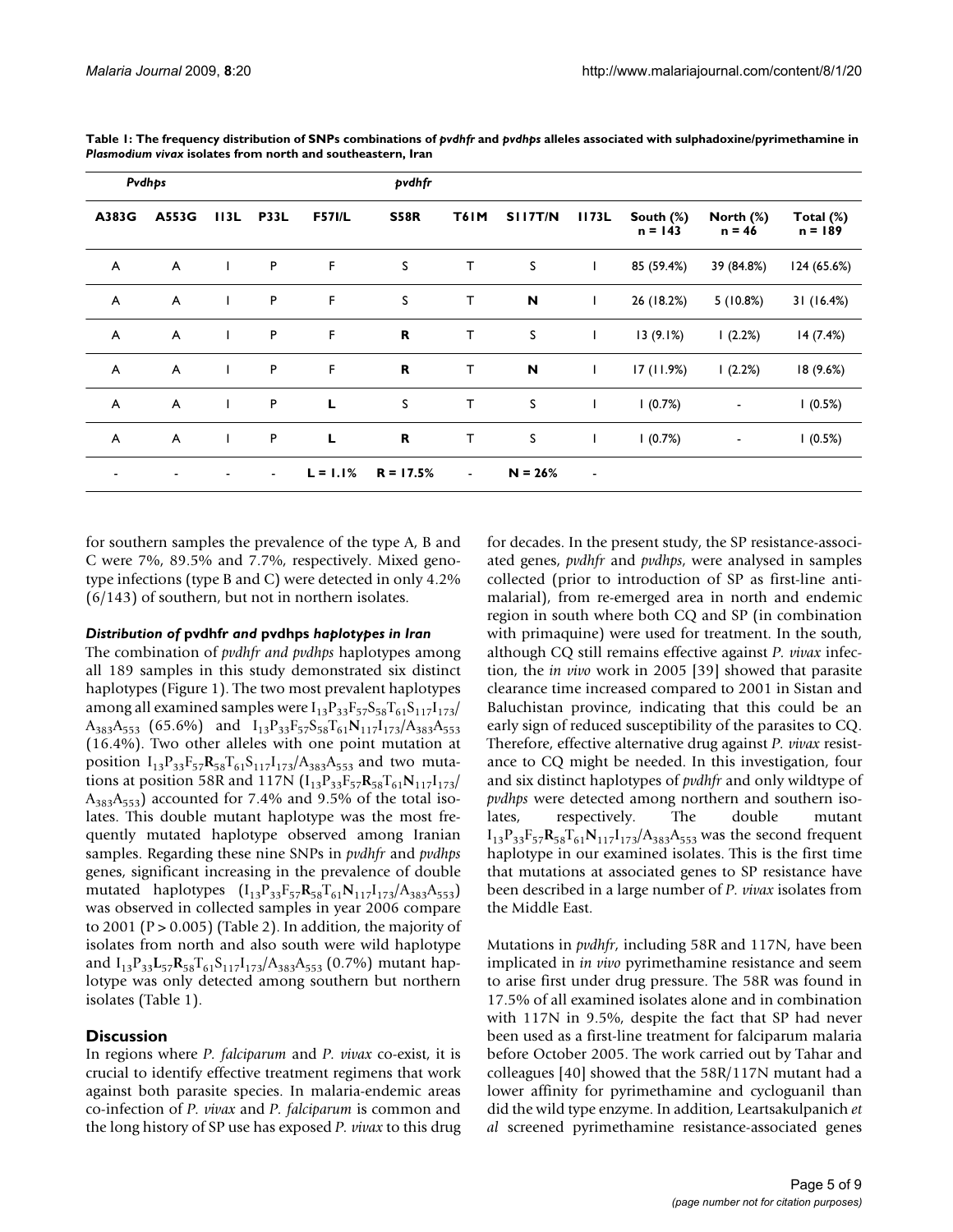# Figure 1.



**Ardebil province in north and Sistan and Baluchistan province in southeastern of Iran**. The haplotype I 13P33F57S58T61S117I 173/A383A553 was the most prevalent among northern (84.8%) and southern (59.4%) *P. vivax* isolates. All six haplotypes are indicated as A to F in the figure. Mutated amino acids are boldfaced. A)  $I_{13}P_{33}F_{57}S_{58}T_{61}S_{117}I_{173}/A_{383}A_{553}$ . B) I 13P33F57S58T61**N**117I173/A383A553. C) I13P33F57**R**58T61S117I173/A383A553. D) I13P33F57**R**58T61**N**117I173/A383A553. E) I 13P33**L**57S58T61S117I 173/A383A553. F) I13P33**L**57**R**58T61S117I 173/A383A553.

and found that the 117N, 58R/117N, 58R and 173L mutant enzymes were more resistance to this drug than the wild type [41]. The similar work by Hastings and colleagues confirmed these results [11]. Regarding the clinical efficacy of SP against *P. vivax*, several workers concluded that the clinical response to SP depends on *pvdhfr* and *pvdhps* genotype [11,12,17]. They also showed that those patients who harboured triple and quadruple mutant parasites (57L/58R/61M/117T) compared with those who harboured wild type parasites were significantly associated more likely to SP treatment failure [11,12,17]. In addition, treatment failure was more frequently associated with multiple mutations in *dhfr* and

*dhps* [38]. This correlation between two genes also reported for *P. falciparum*, as parasite carried wild type alleles of *dhfr* and *dhps*, the patient is likely to have an adequate clinical response to SP, but when the parasite carries mutant alleles of both genes, clinical effectiveness is compromised [[42](#page-8-0)-48]. Although none of the *P. vivax* isolates have been tested in this study for their clinical response to SP, triple and quadruple mutant types, found in Thailand, India, and in Indonesia have previously been shown to be associated with a high risk of SP treatment failure [11,12,17].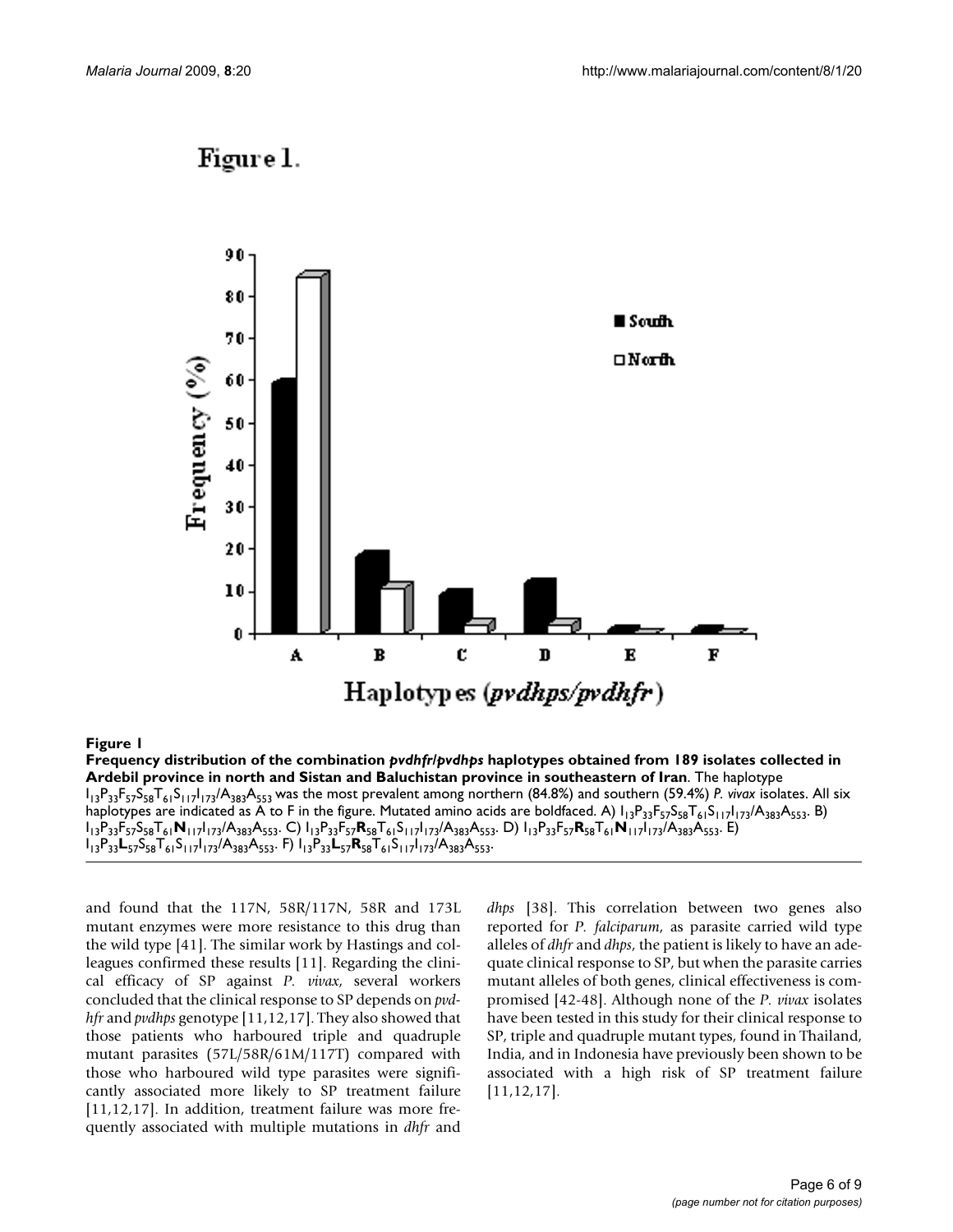| pvdhps/pvdhfr Haplotype<br>$n = 143$ | 2001<br>$n = 36$         | 2003<br>$n = 16$         | 2004<br>$n = 33$         | 2005<br>$n = 29$         | 2006<br>$n = 29$         |
|--------------------------------------|--------------------------|--------------------------|--------------------------|--------------------------|--------------------------|
| <b>AAIPFSTSI</b>                     | 30 (83.33)               | 9(56.25%)                | 19 (57.58%)              | 14 (48.28%)              | 13 (44.83%)              |
| <b>AAIPFSTNI</b>                     | 2(5.56%)                 | 5(31.25%)                | 6(18.18%)                | 8 (27.59%)               | 5(17.24%)                |
| <b>AAIPFRTSI</b>                     | 3(8.33%)                 | 1(6.25%)                 | 3(9.09%)                 | 4 (13.79%)               | 2(6.89%)                 |
| <b>AAIPFRTNI</b>                     | (2.78%)                  | 1(6.25%)                 | 4(12.12%)                | 3(10.34%)                | 8 (27.59%)               |
| <b>AAIPLSTSI</b>                     | ٠                        | $\overline{\phantom{a}}$ | (3.03%)                  | $\blacksquare$           | $\overline{\phantom{a}}$ |
| <b>AAIPLRTSI</b>                     | $\overline{\phantom{a}}$ | $\overline{\phantom{a}}$ | $\overline{\phantom{a}}$ | $\overline{\phantom{a}}$ | (3.45%)                  |

**Table 2: Distribution of** *dhfr* **and** *dhps* **polymorphisms of** *P. vivax* **in 143 samples collected in 2001 to 2006 from south-eastern of Iran**

The frequency distribution of *pvdhfr* mutant haplotypes was significantly higher in the endemic southern regions than re-emerged northern region (Pars-Abad, Ardebile). This might be caused by the level of disease endemicity in the south and longer usage of SP for treatment of *P. falciparum* infections. In other words, SP never used in north for treatment of malaria disease as any *P. falciparum* infections was not detected by microscopy method; therefore no SP pressure might be responsible for prevalence of mutant alleles of *dhfr* in this region. In fact, the limited diversity of *pvdhfr* mutant, particularly double mutants in northern compare to southern isolates may also be an indication for a founder effect linked to the introduction of malaria from Azerbaijan and Armenia to northern part of Iran. The presence of  $I_{13}P_{33}L_{57}R_{58}T_{61}S_{117}I_{173}/A_{383}A_{553}$ haplotype only among southern isolates may be related to human migration between Iran and Pakistan, resulting to introduction of such haplotypes from the Indian subcontinent, where it is prevalent [31].

In the present study, the most common haplotypes of *pvdhfr* were wild type and double mutant (58R and 117N); but triple and quadruple mutants were not detected among examined isolates. In contrast, molecular analysis of *pvdhfr* among Indian field isolates showed 14 haplotypes from wild type to quadruple mutant genotype, and wild type and double mutant were still the most common [31]. Since 2005, based on the national drug policy, the anti-malarial treatment in Iran has changed and the SP became the first choice drug for treatment. With more availability of SP, there is a risk of a changing pattern of resistance of both *P. falciparum* and *P. vivax* to SP, as this closely follows the intensity with which SP has been used [31]. In addition, other antifolates such as co-trimoxazole that are routinely used against urinary tract infections and chronic bronchitis in the region could add to the overall antifolate pressure in Iran.

#### **Conclusion**

The present molecular data provide important information for making decisions on population based drug use in Iran. In addition, previous study showed that in regions where the wild type or single mutated *pvdhfr* alleles are prevalent, SP could be a useful therapy [31] for the asexual erythrocytic stages of vivax in areas where CQ treatment failure has been reported.

#### **Competing interests**

The authors declare that they have no competing interests.

#### **Authors' contributions**

SZ designed and supervised the study, analysed the data and wrote the manuscript. SRM contributed in the laboratory work and MA contributed in the laboratory work and helped with analysis of the data. NDD helped with the preliminary analysis of the data and also critical reading of the manuscript.

#### **Acknowledgements**

We acknowledge with deep respect to Prof. H. Malek Afzali. (the former Deputy for Research, Ministry of Health, I.R. Iran) for his invaluable support; and also co-operation of the Center for Diseases Management and Control (CDMC), particularly Dr. M.M. Gouya and Dr. A. Raeisi. We are grateful for the hospitality and generous collaboration of Zahedan University of Medical Sciences, staff in Public Health Department, Sistan and Baluchistan province, Chabahar district, and also Pars-Abad, Ardebil for their assistance in collecting blood samples from the field. We are indebted to the patients and their families in Sistan and Baluchistan and Ardebil provinces for their willingness to parcipitate in this study. This study was partially supported by grants from Deputy for Research, Ministry of Health, and Institut Pasteur of Iran.

#### **References**

- <span id="page-6-0"></span>1. Mendis K, Sina BJ, Marchesini P, Carter R: **The neglected burden of** *Plasmodium vivax* **[malaria.](http://www.ncbi.nlm.nih.gov/entrez/query.fcgi?cmd=Retrieve&db=PubMed&dopt=Abstract&list_uids=11425182)** *Am J Trop Med Hyg* 2001, **64(1–2 Suppl):**97-106. 1, **3**
- 2. Baird JK, Basri H, Subianto B, Patchen LC, Hoffman SL: **Resistance to chloroquine by** *Plasmodium vivax* **in Irian Jaya, Indonesia.** *Am J Trop Med Hyg* 1991, **4:**547-552.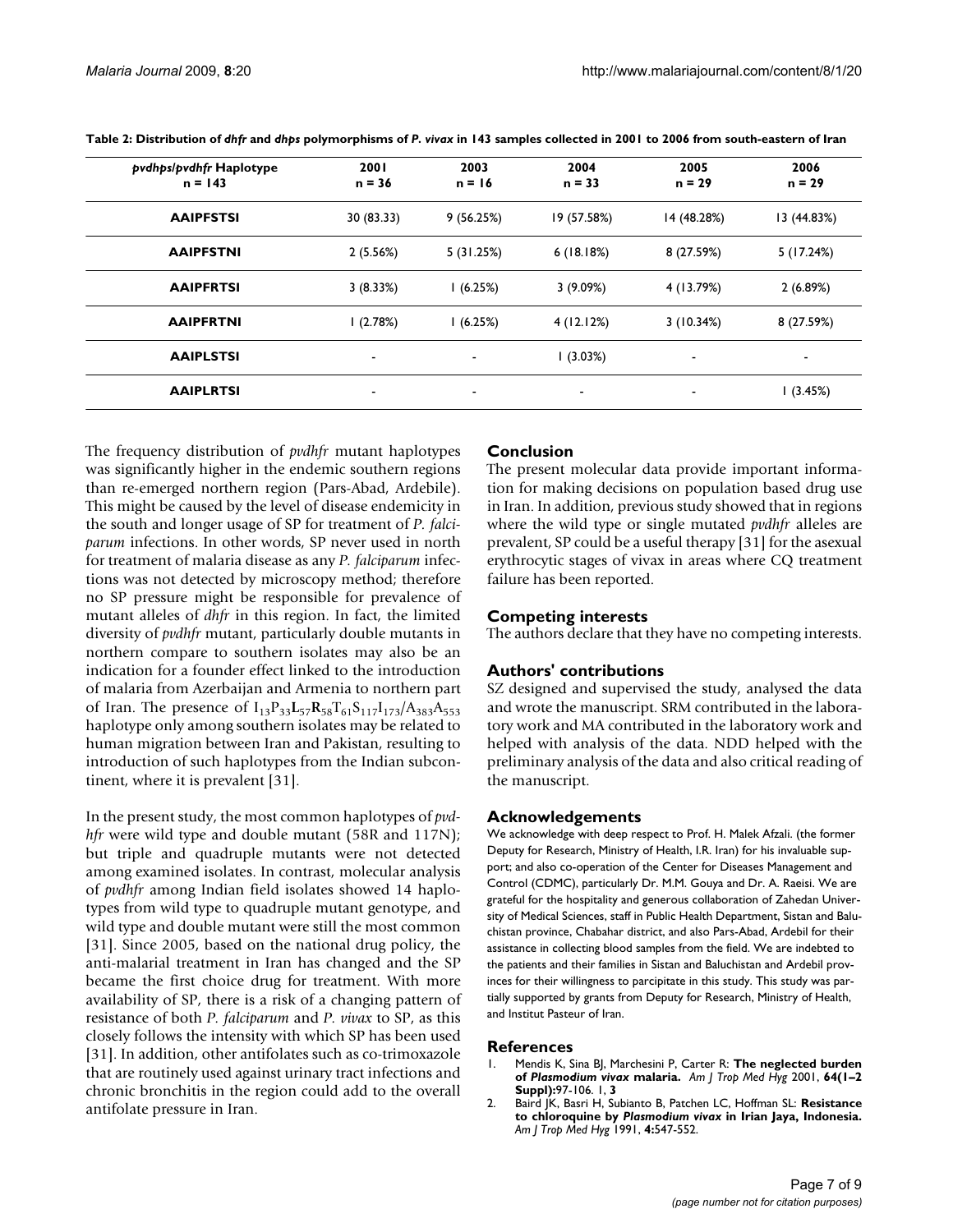- 3. Baird JK, Leksana B, Masbar S, Fryauff DJ, Sutanihardja MA, Suradi , Wignall FS, Hoffman SL: **Diagnosis of resistance to chloroquine by** *Plasmodium vivax***[: timing of recurrence and whole blood](http://www.ncbi.nlm.nih.gov/entrez/query.fcgi?cmd=Retrieve&db=PubMed&dopt=Abstract&list_uids=9230792) [chloroquine levels.](http://www.ncbi.nlm.nih.gov/entrez/query.fcgi?cmd=Retrieve&db=PubMed&dopt=Abstract&list_uids=9230792)** *Am J Trop Med Hyg* 1997, **56:**621-26.
- 4. Garg M, Gopinathan N, Bodhe P, Khirsagar NA: **Vivax malaria resistant to chloroquine: case reports from Bombay.** *Trans R Soc Med Hyg* 1995, **89:**656-657.
- 5. Kyaw MP, Kyaw MP, Myint O, Myint L, Thaw Z, Aye KH, Yin NN: **Emergence of chloroquine-resistant** *Plasmodium vivax* **[in](http://www.ncbi.nlm.nih.gov/entrez/query.fcgi?cmd=Retrieve&db=PubMed&dopt=Abstract&list_uids=8296378) [Myanmar \(Burma\).](http://www.ncbi.nlm.nih.gov/entrez/query.fcgi?cmd=Retrieve&db=PubMed&dopt=Abstract&list_uids=8296378)** *Trans R Soc Trop Med Hyg* 1993, **87:**687.
- 6. Murphy GS, Basri H, Purnomo , Andersen EM, Bangs MJ, Mount DL, Gorden J, Lal AA, Purwokusumo A, Harjosuwarno S, Sorensen K, Hoffman SL: **[Vivax malaria resistant to treatment and proph](http://www.ncbi.nlm.nih.gov/entrez/query.fcgi?cmd=Retrieve&db=PubMed&dopt=Abstract&list_uids=8093414)[ylaxis with chloroquine.](http://www.ncbi.nlm.nih.gov/entrez/query.fcgi?cmd=Retrieve&db=PubMed&dopt=Abstract&list_uids=8093414)** *Lancet* 1993, **341:**96-100.
- 7. Rieckmann KH, Davis DR, Hutton DC: *Plasmodium vivax* **resistance to chloroquine.** *Lancet* 1989, **ii:**1183-1184.
- 8. Pukrittayakamee S, Chantra A, Simpson J, Vanijanonta S, Clemens R, Looareesuwan S, White NJ: **[Therapeutic responses to different](http://www.ncbi.nlm.nih.gov/entrez/query.fcgi?cmd=Retrieve&db=PubMed&dopt=Abstract&list_uids=10817728) [antimalarial drugs in vivax malaria.](http://www.ncbi.nlm.nih.gov/entrez/query.fcgi?cmd=Retrieve&db=PubMed&dopt=Abstract&list_uids=10817728)** *Antimicrob Agents Chemother* 2000, **44:**1680-1685.
- 9. Alam MT, Bora H, Bharti PK, Saifi MA, Das MK, Dev V, Kumar A, Singh N, Dash AP, Das B, *et al.*: **Similar trends of pyrimethamine resistance-associated mutations in** *Plasmodium vivax* **and** *P. falciparum***[.](http://www.ncbi.nlm.nih.gov/entrez/query.fcgi?cmd=Retrieve&db=PubMed&dopt=Abstract&list_uids=17194833)** *Antimicrob Agents Chemother* 2007, **51:**857-863.
- 10. de Pecoulas PE, Tahar R, Ouatas T, Mazabraud A, Basco LK: **Sequence variations in the** *Plasmodium vivax dihydrofolate reductasethymidylate synthase* **[gene and their relationship](http://www.ncbi.nlm.nih.gov/entrez/query.fcgi?cmd=Retrieve&db=PubMed&dopt=Abstract&list_uids=9657331) [with pyrimethamine resistance.](http://www.ncbi.nlm.nih.gov/entrez/query.fcgi?cmd=Retrieve&db=PubMed&dopt=Abstract&list_uids=9657331)** *Mol Biochem Parasitol* 1998, **92:**265-273.
- 11. Hastings MD, Porter KM, Maguire JD, Susanti I, Kania W, Bangs MJ, Sibley CH, Baird JK: *Dihydrofolate reductase* **mutations in** *Plasmodium vivax* **[from Indonesia and therapeutic response to](http://www.ncbi.nlm.nih.gov/entrez/query.fcgi?cmd=Retrieve&db=PubMed&dopt=Abstract&list_uids=14767830)** [sulphadoxinee plus pyrimethamine.](http://www.ncbi.nlm.nih.gov/entrez/query.fcgi?cmd=Retrieve&db=PubMed&dopt=Abstract&list_uids=14767830) **189:**744-750.
- 12. Imwong M, Pukrittakayamee S, Looareesuwan S, Pasvol G, Poirreiz J, White NJ, Snounou G: **Association of genetic mutations in** *Plasmodium vivax dhfr* **[with resistance to sulphadoxinee](http://www.ncbi.nlm.nih.gov/entrez/query.fcgi?cmd=Retrieve&db=PubMed&dopt=Abstract&list_uids=11600366)[pyrimethamine: geographical and clinical correlates.](http://www.ncbi.nlm.nih.gov/entrez/query.fcgi?cmd=Retrieve&db=PubMed&dopt=Abstract&list_uids=11600366)** *Antimicrob Agents Chemother* 2001, **45:**3122-3127.
- 13. Imwong M, Pukrittayakamee S, Renia L, Letourneur F, Charlieu JP, Leartsakulpanich U, Looareesuwan S, White NJ, Snounou G: **Novel point mutations in the** *dihydrofolate reductase* **gene of** *Plasmodium vivax***[: evidence for sequential selection by drug pres](http://www.ncbi.nlm.nih.gov/entrez/query.fcgi?cmd=Retrieve&db=PubMed&dopt=Abstract&list_uids=12709316)[sure.](http://www.ncbi.nlm.nih.gov/entrez/query.fcgi?cmd=Retrieve&db=PubMed&dopt=Abstract&list_uids=12709316)** *Antimicrob Agents Chemother* 2003, **47:**1514-1521.
- 14. Foote SJ, Galatis D, Cowman AF: **Amino acids in the** *dihydrofolate reductase-thymidylate synthase* **gene of** *Plasmodium falciparum* **[involved in cycloguanil resistance differ from those](http://www.ncbi.nlm.nih.gov/entrez/query.fcgi?cmd=Retrieve&db=PubMed&dopt=Abstract&list_uids=2183221) [involved in pyrimethamine resistance.](http://www.ncbi.nlm.nih.gov/entrez/query.fcgi?cmd=Retrieve&db=PubMed&dopt=Abstract&list_uids=2183221)** *Proc Natl Acad Sci USA* 1990, **87:**3014-3017.
- 15. Peterson DS, Milhous WK, Wellems TE: **Molecular basis of differential resistance to cycloguanil and pyrimethamine in** *Plasmodium falciparum* **[malaria.](http://www.ncbi.nlm.nih.gov/entrez/query.fcgi?cmd=Retrieve&db=PubMed&dopt=Abstract&list_uids=2183222)** *Proc Natl Acad Sci USA* 1990, **87:**3018-3022.
- 16. Peterson DS, Walliker D, Wellems TE: **Evidence that a point mutation in** *dihydrofolate reductase-thymidylate synthase* **[con](http://www.ncbi.nlm.nih.gov/entrez/query.fcgi?cmd=Retrieve&db=PubMed&dopt=Abstract&list_uids=2904149)[fers resistance to pyrimethamine in falciparum malaria.](http://www.ncbi.nlm.nih.gov/entrez/query.fcgi?cmd=Retrieve&db=PubMed&dopt=Abstract&list_uids=2904149)** *Proc Natl Acad Sci USA* 1988, **85:**9114-9118.
- 17. Tjitra E, Baker J, Suprianto S, Cheng Q, Anstey NM: **Therapeutic efficacies of artesunate-sulphadoxinee-pyrimethamine and chloroquinesulphadoxinee-pyrimethamine in vivax malaria pilot studies: relationship to** *Plasmodium vivax dhfr* **[muta](http://www.ncbi.nlm.nih.gov/entrez/query.fcgi?cmd=Retrieve&db=PubMed&dopt=Abstract&list_uids=12435700)[tions.](http://www.ncbi.nlm.nih.gov/entrez/query.fcgi?cmd=Retrieve&db=PubMed&dopt=Abstract&list_uids=12435700)** *Antimicrob Agents Chemother* 2002, **46:**3947-3953.
- 18. Foote SJ, Cowman AF: **[The mode of action and the mechanism](http://www.ncbi.nlm.nih.gov/entrez/query.fcgi?cmd=Retrieve&db=PubMed&dopt=Abstract&list_uids=8203302) [of resistance to antimalarial drugs.](http://www.ncbi.nlm.nih.gov/entrez/query.fcgi?cmd=Retrieve&db=PubMed&dopt=Abstract&list_uids=8203302)** *Acta Trop* 1994, **56:**157-171.
- 19. Matthews DA, Alden RA, Bolin JT, Freer ST, Hamlin R, Xuong N, Kraut J, Poe M, Williams M, Hoogsteen K: **[Dihydrofolate reduct](http://www.ncbi.nlm.nih.gov/entrez/query.fcgi?cmd=Retrieve&db=PubMed&dopt=Abstract&list_uids=17920)[ase: X-ray structure of the binary complex with methotrex](http://www.ncbi.nlm.nih.gov/entrez/query.fcgi?cmd=Retrieve&db=PubMed&dopt=Abstract&list_uids=17920)[ate.](http://www.ncbi.nlm.nih.gov/entrez/query.fcgi?cmd=Retrieve&db=PubMed&dopt=Abstract&list_uids=17920)** *Science* 1977, **197:**452-455.
- 20. Peterson DS, Milhous WK, Wellems TE: **Evidence that a point mutation in** *dihydrofolate reductase-thymidylate synthase* **[con](http://www.ncbi.nlm.nih.gov/entrez/query.fcgi?cmd=Retrieve&db=PubMed&dopt=Abstract&list_uids=2904149)[fers resistance to pyrimethamine in falciparum malaria.](http://www.ncbi.nlm.nih.gov/entrez/query.fcgi?cmd=Retrieve&db=PubMed&dopt=Abstract&list_uids=2904149)** *Proc Natl Acad Sci USA* 1988, **85:**9114-9118.
- Sirawaraporn W, Prapunwattana P, Sirawaraporn R, Yuthavong Y, Santi DV: **The** *dihydrofolate reductase* **domain of** *Plasmodium falciparum thymidylate synthase-dihydrofolate reductase:* **[gene](http://www.ncbi.nlm.nih.gov/entrez/query.fcgi?cmd=Retrieve&db=PubMed&dopt=Abstract&list_uids=8408015)**

**[synthesis, expression, and anti-folate resistance mutants.](http://www.ncbi.nlm.nih.gov/entrez/query.fcgi?cmd=Retrieve&db=PubMed&dopt=Abstract&list_uids=8408015)** *J Biol Chem* 1993, **268:**21637-21644.

- 22. Snewin VA, England SM, Sims PFG, Hyde JE: **Characterisation of the** *dihydrofolate reductase-thymidylate synthase* **[gene from](http://www.ncbi.nlm.nih.gov/entrez/query.fcgi?cmd=Retrieve&db=PubMed&dopt=Abstract&list_uids=2663650) [human malaria parasites highly resistant to pyrimethamine.](http://www.ncbi.nlm.nih.gov/entrez/query.fcgi?cmd=Retrieve&db=PubMed&dopt=Abstract&list_uids=2663650)** *Gene* 1989, **76:**41-52.
- Thaithong S, Chan SW, Songsomboon S, Wilairat P, Seesod N, Sueblinwong T, Goman M, Ridley R, Beale G: **Pyrimethamine resistant mutations in** *Plasmodium falciparum***[.](http://www.ncbi.nlm.nih.gov/entrez/query.fcgi?cmd=Retrieve&db=PubMed&dopt=Abstract&list_uids=1620155)** *Mol Biochem Parasitol* 1992, **52:**149-158.
- 24. Volz KW, Matthews DA, Alden RA, Freer ST, Hansch C, Kaufman BT, Kraut J: **Crystal structure of avian** *dihydrofolate reductase* **[con](http://www.ncbi.nlm.nih.gov/entrez/query.fcgi?cmd=Retrieve&db=PubMed&dopt=Abstract&list_uids=7061437)[taining phenyltriazine and NADPH.](http://www.ncbi.nlm.nih.gov/entrez/query.fcgi?cmd=Retrieve&db=PubMed&dopt=Abstract&list_uids=7061437)** *J Biol Chem* 1982, **257:**2528-2536.
- 25. Foote SJ, Cowman AF: **[The mode of action and the mechanism](http://www.ncbi.nlm.nih.gov/entrez/query.fcgi?cmd=Retrieve&db=PubMed&dopt=Abstract&list_uids=8203302) [of resistance to antimalarial drugs.](http://www.ncbi.nlm.nih.gov/entrez/query.fcgi?cmd=Retrieve&db=PubMed&dopt=Abstract&list_uids=8203302)** *Acta Trop* 1994, **56:**157-171.
- 26. Zakeri S, Najajabadi S, Zare A, Djadid N: **[Detection of malaria](http://www.ncbi.nlm.nih.gov/entrez/query.fcgi?cmd=Retrieve&db=PubMed&dopt=Abstract&list_uids=12057020) [parasites by nested PCR in south-eastern, Iran: Evidence of](http://www.ncbi.nlm.nih.gov/entrez/query.fcgi?cmd=Retrieve&db=PubMed&dopt=Abstract&list_uids=12057020) [highly mixed infections in Chabahar district.](http://www.ncbi.nlm.nih.gov/entrez/query.fcgi?cmd=Retrieve&db=PubMed&dopt=Abstract&list_uids=12057020)** *Malar J* 2002, **1:**2.
- 27. Mayxay M, Pukrittayakamee S, Newton PN, White NJ: **[Mixed-spe](http://www.ncbi.nlm.nih.gov/entrez/query.fcgi?cmd=Retrieve&db=PubMed&dopt=Abstract&list_uids=15105024)[cies malaria infections in humans.](http://www.ncbi.nlm.nih.gov/entrez/query.fcgi?cmd=Retrieve&db=PubMed&dopt=Abstract&list_uids=15105024)** *Trends Parasitol* 2004, **20:**233-240.
- 28. Mehlotra RK, Lorry K, Kastens W, Miller SM, Alpers MP, Bockarie M, Kazura JW, Zimmerman PA: **[Random distribution of mixed spe](http://www.ncbi.nlm.nih.gov/entrez/query.fcgi?cmd=Retrieve&db=PubMed&dopt=Abstract&list_uids=10813477)[cies malaria infections in Papua New Guinea.](http://www.ncbi.nlm.nih.gov/entrez/query.fcgi?cmd=Retrieve&db=PubMed&dopt=Abstract&list_uids=10813477)** *Am J Trop Med Hyg* 2000, **62:**225-231.
- Snounou G, White NJ: The co-existence of *Plasmodium*[: side](http://www.ncbi.nlm.nih.gov/entrez/query.fcgi?cmd=Retrieve&db=PubMed&dopt=Abstract&list_uids=15193565)**[lights from falciparum and vivax malaria in Thailand.](http://www.ncbi.nlm.nih.gov/entrez/query.fcgi?cmd=Retrieve&db=PubMed&dopt=Abstract&list_uids=15193565)** *Trends Parasitol* 2004, **20:**333-339.
- 30. Udomsangpetch R, Kaneko O, Chotivanich K, Sattabongkot J: **Cultivation of** *Plasmodium vivax***[.](http://www.ncbi.nlm.nih.gov/entrez/query.fcgi?cmd=Retrieve&db=PubMed&dopt=Abstract&list_uids=18180202)** *Trends Parasitol* 2008, **24:**85-88.
- 31. Hawkins VN, Joshi H, Rungsihirunrat K, Na-Bangchang K, Sibley CH: **Antifolates can have a role in the treatment of** *Plasmodium vivax***[.](http://www.ncbi.nlm.nih.gov/entrez/query.fcgi?cmd=Retrieve&db=PubMed&dopt=Abstract&list_uids=17368986)** *Trends Parasitol* 2007, **23(5):**213-222.
- Barnadas C, Tichit M, Bouchier C, Ratsimbasoa A, Randrianasolo L, Raherinjafy R, Jahevitra M, Picot S, Menard D: *Plasmodium vivax dhfr* **and** *dhps* **[mutations in isolates from Madagascar and](http://www.ncbi.nlm.nih.gov/entrez/query.fcgi?cmd=Retrieve&db=PubMed&dopt=Abstract&list_uids=18302746) [therapeutic response to sulphadoxine-pyrimethamine.](http://www.ncbi.nlm.nih.gov/entrez/query.fcgi?cmd=Retrieve&db=PubMed&dopt=Abstract&list_uids=18302746)** *Malar J* 2008, **7:**35.
- 33. Zakeri S, Mehrizi AA, Mamaghani S, Noorizadeh S, Snounou G, Djadid ND: **[Population structure analysis of Plasmodium vivax in](http://www.ncbi.nlm.nih.gov/entrez/query.fcgi?cmd=Retrieve&db=PubMed&dopt=Abstract&list_uids=16525096) [areas of Iran with different malaria endemicity.](http://www.ncbi.nlm.nih.gov/entrez/query.fcgi?cmd=Retrieve&db=PubMed&dopt=Abstract&list_uids=16525096)** *Am J Trop Med Hyg* 2006, **74(3):**394-400.
- 34. Zakeri S, Afsharpad M, Kazemzadeh T, Mehdizadeh K, Shabani A, Djadid ND: **Association of** *pfcrt* **but not** *pfmdr1* **alleles with chloroquine resistance in Iranian isolates of** *Plasmodium falciparum***[.](http://www.ncbi.nlm.nih.gov/entrez/query.fcgi?cmd=Retrieve&db=PubMed&dopt=Abstract&list_uids=18385361)** *Am J Trop Med Hyg* 2008, **78:**633-640.
- 35. Edrissian GH, Afshar A, Sayedzadeh A, Mohsseni GH, Satvat MT: **Assessment of the response** *in vivo* **and** *in vitro* **of** *Plasmodium falciparum* **to sulphadoxine-pyrimethamine in the malarious areas of Iran.** *J Trop Med Hyge* 1993, **96:**237-240.
- 36. Heidari A, Dittrich S, Jelink T, Kheirandish A, Banihashemi K, Keshavarz H: **Genotypes and in vivo resistance of** *Plasmodium falciparum* **[isolates in an endemic region of Iran.](http://www.ncbi.nlm.nih.gov/entrez/query.fcgi?cmd=Retrieve&db=PubMed&dopt=Abstract&list_uids=17024359)** *Parasitol Res* 2007, **100:**589-592.
- 37. Snounou G, Viriyakosol S, Zhu XP, Jarra W, Pinheiro L, do Rosario VE, Thaithong S, Brown KN: **[High sensitivity of detection of](http://www.ncbi.nlm.nih.gov/entrez/query.fcgi?cmd=Retrieve&db=PubMed&dopt=Abstract&list_uids=8264734) [human malaria parasites by the use of nested polymerase](http://www.ncbi.nlm.nih.gov/entrez/query.fcgi?cmd=Retrieve&db=PubMed&dopt=Abstract&list_uids=8264734) [chain reaction.](http://www.ncbi.nlm.nih.gov/entrez/query.fcgi?cmd=Retrieve&db=PubMed&dopt=Abstract&list_uids=8264734)** *Mol Biochem Parasitol* 1993, **61:**315-320.
- 38. Imwong M, Pukrittayakamee S, Cheng Q, Moore C, Looareesuwan S, Snounou G, White NJ, Day NPJ: **Limited Polymorphism in the** *Dihydropteroate Synthetase* **Gene (***dhps***) of** *Plasmodium vivax* **[Isolates from Thailand.](http://www.ncbi.nlm.nih.gov/entrez/query.fcgi?cmd=Retrieve&db=PubMed&dopt=Abstract&list_uids=16189131)** *Antimicrob Agents Chemother* 2005, **49:**4393-4395.
- 39. Nateghpour M, Sayedzadeh SA, Edrissian GhH, Raeisi A, Jahantigh A, Motevalli-Haghi A, Mohseni Gh, Rahimi A: **Evaluation of sensitivity of** *Plasmodium vivax* **to chloroquine.** *Iranian J Publ Health* 2007, **36:**60-63.
- 40. Tahar R, de Pécoulas PE, Basco LK, Chiadmi M, Mazabraud A: **Kinetic properties of** *dihydrofolate reductase* **from wild-type and mutant** *Plasmodium vivax* **[expressed in Escherichia coli.](http://www.ncbi.nlm.nih.gov/entrez/query.fcgi?cmd=Retrieve&db=PubMed&dopt=Abstract&list_uids=11295178)** *Mol Biochem Parasitol* 2001, **113:**241-249.
- 41. Leartsakulpanich U, Imwong M, Pukrittayakamee S, White NJ, Snounou G, Sirawaraporn W, Yuthavong Y: **Molecular characterization of** *dihydrofolate reductase* **in relation to antifolate**